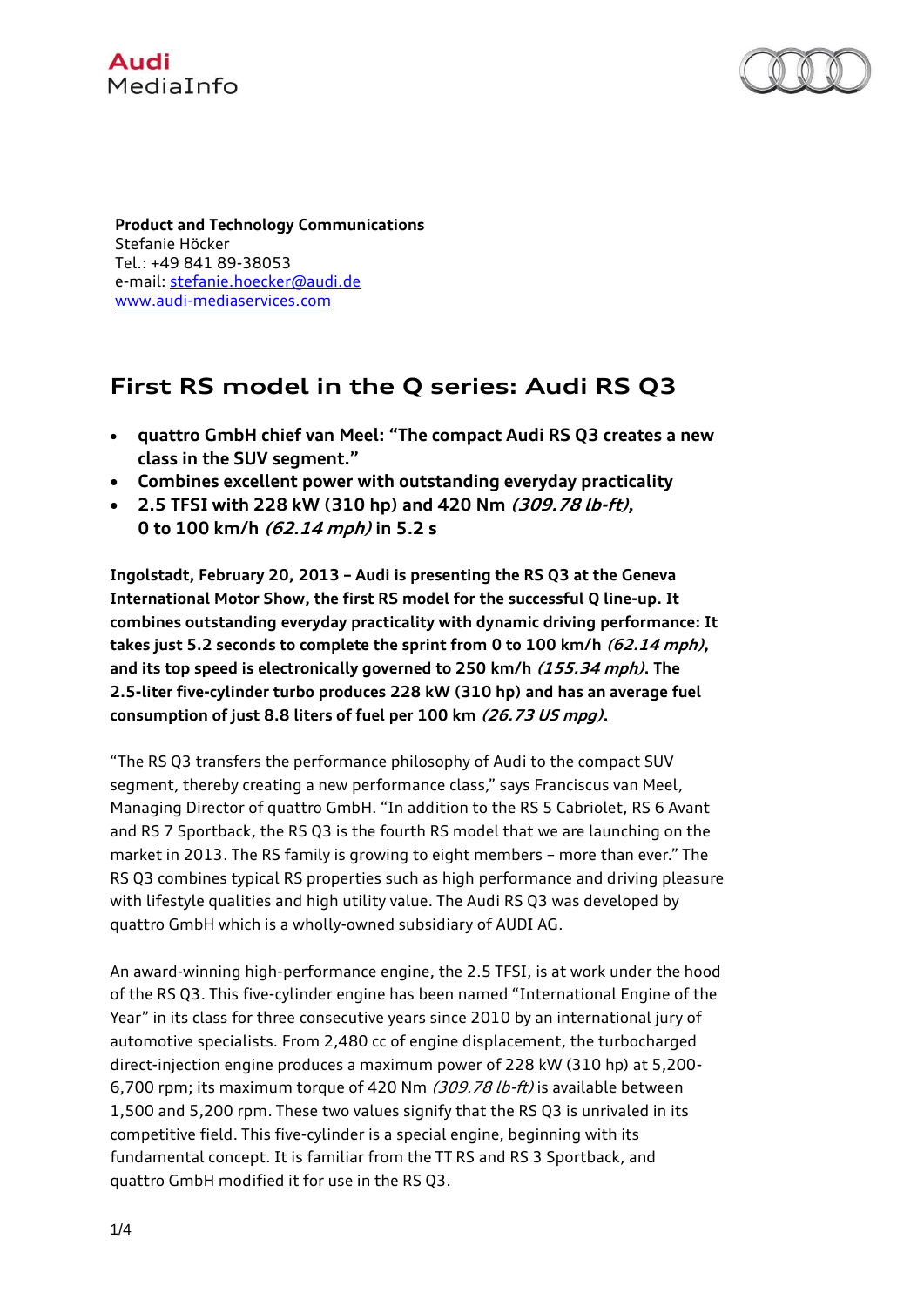



The 1-2-4-5-3 ignition sequence, supported by the geometry of the air induction and exhaust systems, generates a sporty engine sound that first made Audi popular back in the 1980s.

Drivers can influence the flap control for the exhaust system and the accelerator characteristic by choosing one of the modes auto, comfort and dynamic using the standard Audi drive select system. In the dynamic mode, engine response is sharper and the engine sound more intensive.

The 2.5 TFSI accelerates the Audi RS Q3 from a standstill to 100 km/h (62.14 mph) in just 5.2 seconds – the best performance value in this segment. The vehicle's top speed is electronically limited to 250 km/h (155.34 mph). In the RS Q3, the Audi five-cylinder engine is working together with a standard start-stop-system for the first time. Other efficiency measures such as a regulated oil pump, which only pumps lubricant when needed, contribute to the car's low average fuel consumption of 8.8 liters of fuel per 100 km (26.73 US mpg) which equates to 206 grams  $CO<sub>2</sub>$  per km (331.52 g/mile).

A standard seven-speed S tronic transfers power to the drivetrain. It was designed in a compact three-shaft configuration, and its seventh gear has a long gear ratio to save on fuel. Drivers can choose between the D and S modes for automatic shifting of the dual clutch transmission, or they can shift manually – using the shift paddles on the steering wheel or the selector lever that sports a unique RS design. The Launch Control function controls acceleration from a standstill to attain optimal traction.

The heart of the quattro permanent all-wheel drive system is the hydraulically operated and electronically controlled multi-plate clutch located at the rear axle. It ensures proper distribution of torque between the front and rear axles.

The Audi RS Q3 impresses with dynamic and stable handling without sacrificing comfort. The RS sports suspension lowers the body of the compact highperformance SUV by 25 mm  $(0.98 \text{ in})$ . The battery is located in the luggage compartment to achieve better weight distribution. The independent rear wheel suspensions are controlled by four links.

The electro-mechanical rack and pinion steering system operates very efficiently, conveying a stiff, precise steering feeling. An electro-mechanical parking brake and hill hold assist are also standard.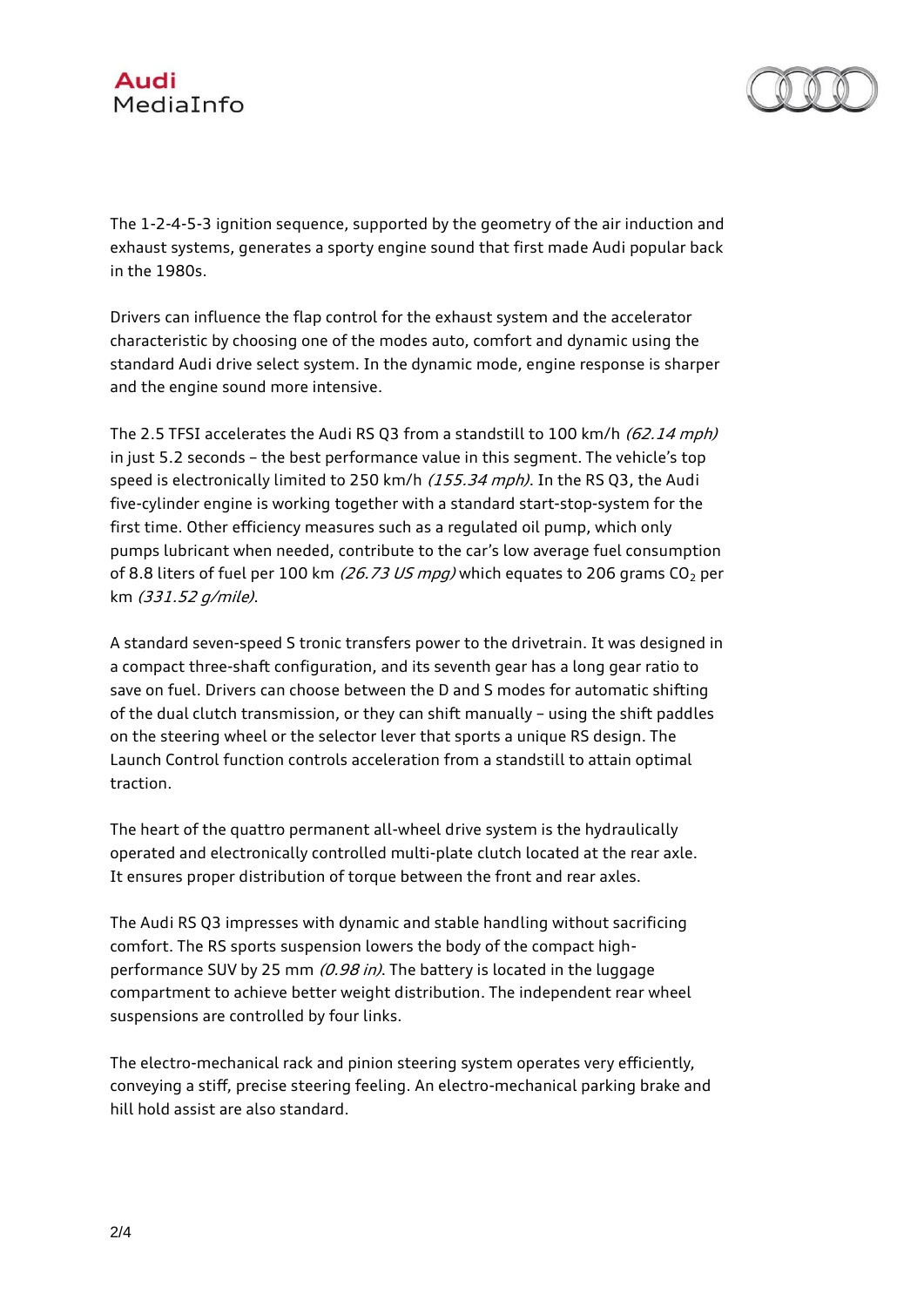



In the RS Q3, the internally ventilated and perforated brake discs at the front wheels have a wave design with wave-shaped outer contours, which saves approx. one kilogram (2.20 lb) of weight at the front wheels. The discs have a diameter of 365 mm (14.37 in), and they are gripped by eight-piston calipers painted black with RS logos. The electronic stabilization control (ESC) has a sport mode, and it can also be deactivated entirely.

The Audi RS Q3 comes on the German market with standard 19-inch alloy wheels. Three versions of 20-inch wheels are offered as well. One of these is the exclusive 5 dual-spoke V design, which is based on the Audi RS Q3 concept car that was shown at the 2012 Auto China motor show.

In addition to its engine, the Audi RS Q3 also demonstrates its special status within the Q3 line-up with a number of visual highlights. RS-specific design details emphasize the confident look of the compact, high-performance SUV. They consist of body accents and roof rails in matt aluminum, special door sill plates and door trim strips, a high-gloss black honeycomb front grille, RS front bumper and quattro emblem in the front air intake. A large roof spoiler, rear bumper with distinctive diffuser insert, large elliptical tailpipe and an RS Q3 logo accentuate the rear. At a length of 4,410 mm  $(14.47 \text{ ft})$ , the dynamic top model is 25 mm  $(0.98 \text{ in})$  longer than the Audi Q3. It weighs in at 1,730 kg (3814.00 lb).

The Audi RS Q3 can also be customized by one of two optional styling packages – matt aluminum or black. Styling features include the flaps in the side air intakes, the trim on the diffuser and the fins on the roof spoiler. The Audi RS Q3 is available in eight exterior colors, including the exclusive Sepang Blue pearl effect.

The sporty lines of the exterior are continued in the interior styling. The instrument cluster has gray gauges with white scales and red pointers. Contrasting stitching in rock gray trim the three-spoke multifunction steering wheel with its flat bottom as well as the gear selector lever. The MMI and driver information system displays welcome the driver with the RS logo. Drivers can call up the boost pressure, oil temperature and a lap timer via the RS menu in the driver information system.

Along with the pedals, a foot support also shines in aluminum look, and the standard inlays are in piano finish black. quattro GmbH offers aluminum race or carbon as alternatives here. Black headlining is standard, and lunar silver headlining is optional.